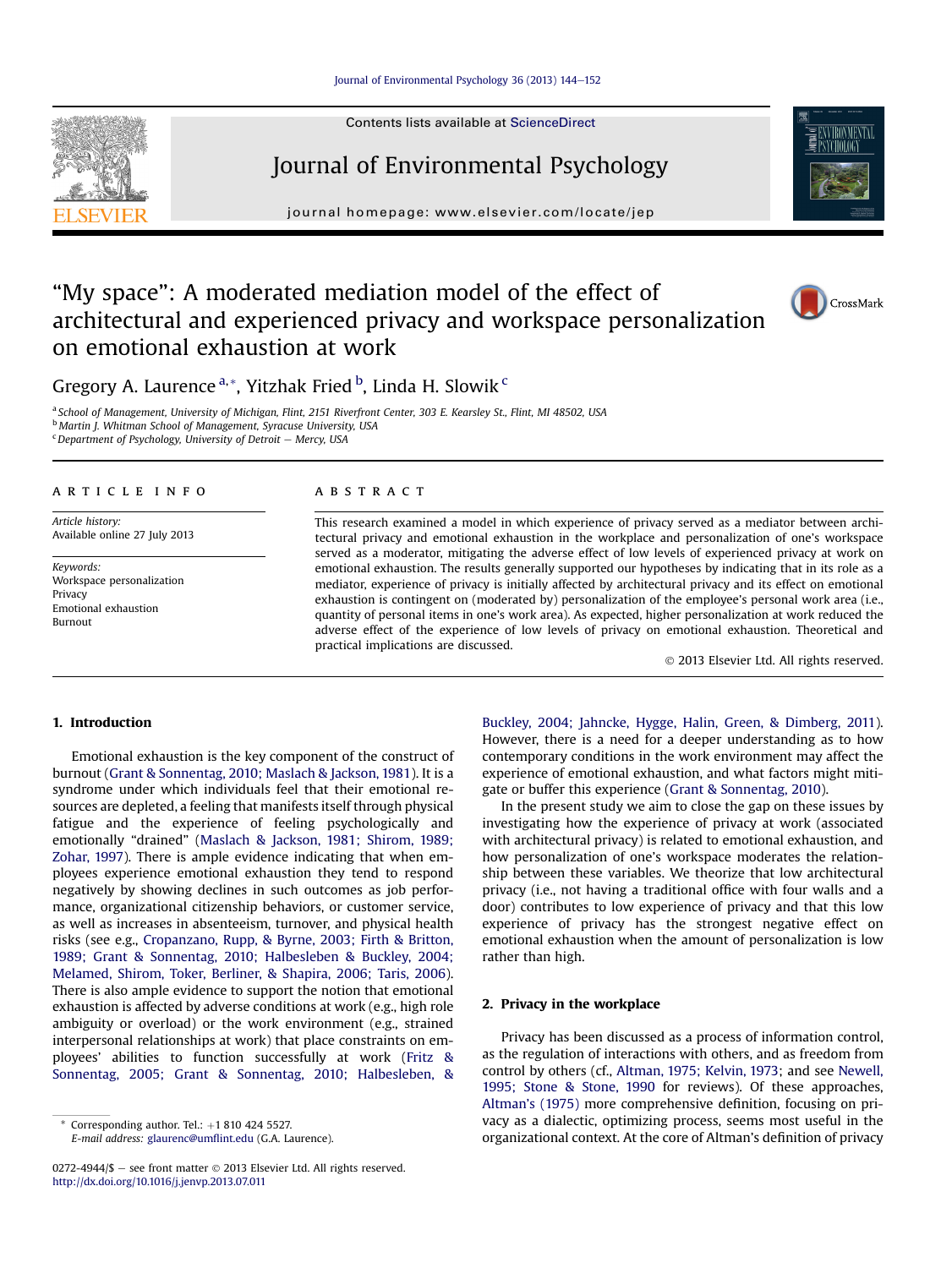are the notions of "selective control of access to the self or to one's group" (1975: 18) and of privacy as "a central regulatory process by which a person (or group) makes himself more or less accessible and open to others" (1975: 3). Because privacy is a regulatory process, when individuals gain a desired level of control over access by others to their selves, they are able to attain an optimum level of privacy. In many ways, the organizational context requires individuals to make themselves available to others, though certain mechanisms in organizational life can be expected to help employees regulate the amount of access others have to them.

### 3. Architectural privacy and the experience of privacy

The configuration of physical factors that contribute to individuals' establishing and maintaining control over their accessibility to others is likely to contribute to the level of privacy experienced by any individual at work (Altman,1975; Elsbach & Pratt, 2007; Oldham & Fried, 1987). Overall, one can expect that individuals who work in offices that are architecturally secluded are likely to experience the highest levels of privacy (Elsbach & Pratt, 2007; Kelvin, 1973; Oldham & Fried, 1987; Robson, 2008). The highest level of architectural privacy is expected to be associated with working in a traditional office with a door and 4 opaque walls that stretch to the ceiling. This is because this type of architectural privacy helps protect employees against distracting noise and helps to reduce uncontrolled visual exposure to others. This contributes to a reduced experience for the focal employee of being monitored and/or having their private conversations compromised, and helps control interpersonal interferences (interactions) from others (e.g., Bentham, 1995; Botan, 1996; Elsbach & Pratt, 2007; Fried, 1990; Kelvin, 1973; Kupritz, 1998; Lyon, 2006; Maher & von Hippel, 2005; Robson, 2008), contributing to the experience of high privacy. In contrast, in workspaces that are not architecturally secluded (i.e., not a traditional office with four opaque walls and a door), control over visual, acoustic, and interpersonal interferences is limited, contributing to the experience of low privacy (Archea, 1977; Kupritz, 1998; Smith-Jackson & Klein, 2009).

Previous literature (cf., Brookes & Kaplan, 1972; Oldham & Brass, 1979; Riland & Falk, 1972; Sundstrom, Burt, & Kamp, 1980; Sundstrom, Town, Brown, Forman, & McGee, 1982) has provided evidence that architectural factors are positively related to employees' experience of privacy at work. However, there is a paucity of research as to how the experience of privacy associated with architectural privacy affects employee reactions (e.g., emotional exhaustion), and how these reactions may be mitigated by contextual factors (e.g., workspace personalization). In this study we aim to close the gap in our understanding in this area by testing a moderated mediation model including the variables of architectural privacy, experienced privacy, workspace personalization, and emotional exhaustion. The first part of this model, based on the discussion above, concerns the relationship between architectural privacy and experienced privacy, as follows:

H1. Architectural privacy (associated with having a traditional office with four opaque walls and a door) will be positively related to experience of privacy.

#### 4. Experience of privacy and emotional exhaustion

Having described how experience of privacy derives from architectural privacy, and having described privacy as related to control over information flows about and access to the self, we turn now to describing the expected impact of experienced privacy on emotional exhaustion. Considering the role of control broadly, research focusing on the Job Demands-Control model (Karasek, 1979) has indicated that control over various aspects of the job is negatively related to emotional exhaustion. For example, Fernet, Guay, and Senècal (2004) showed that when levels of control at work, or job control, are high, the emotional exhaustion and depersonalization aspects of burnout are lessened. Similarly, Grandey, Fisk, and Steiner (2005), in a study of employees with customer service responsibilities, and Rafferty, Friend, and Landsbergis (2001) showed that control as reflected in job autonomy and skill discretion were negatively related to emotional exhaustion. Together, this line of research indicates that higher levels of control at work can be associated with decreased levels of emotional exhaustion. Extending this line of reasoning, we would argue that the degree to which an employee feels as though they experience privacy at work, and thus the degree to which they feel they are able to exercise control over the information about them that others have access to, and to control the access that others have to them as individuals, their levels of emotional exhaustion should similarly be reduced.

The effect of experienced privacy on emotional exhaustion can additionally be theorized on the basis of Conservation of Resources (COR) theory (Hobfoll, 1989). According to COR theory, inadequate resources to meet work demands are likely to strain individuals' emotional resources, and in turn, contribute to higher emotional exhaustion (Hobfoll, 1988, 1989). When the experience of privacy (caused by architectural privacy) is low, people will also experience a lack of adequate resources to pursue their work, resulting in adverse reactions (e.g., see review by Elsbach & Pratt, 2007). More specifically, when people experience their work environment to be low on privacy, it enhances the pressure on them to divide their mental attention between pursuing work assignments and handling the distractions, interferences, and feelings of being monitored that are associated with low experience of privacy (Bentham, 1995; Botan, 1996). This need to divide attention between work and non-work related issues is likely to tax people's mental ability, resulting in increased emotional exhaustion over time (cf., Cohen, 1980; Leroy, 2009; McGrath, 1976; Wright & Cropanzano, 1998).

To illustrate, constant or pervasive monitoring by superiors or co-workers, which seems more likely to occur in low privacy environments, is likely to result in employees feeling that they have to be more on guard or that they cannot act as freely as they might otherwise (e.g., Archea, 1977). Importantly, to connect to the discussion on control above, highly monitored employees are also likely to feel as though they lack control over others' access to information about themselves and how they are behaving at work. Thus, they may feel that they have to devote more of their energy to maintaining the appearance of diligence, enthusiasm, or professionalism that they expect their supervisor or co-workers are looking for. The lack of architectural privacy that causes employees to feel that they are being observed reduces control and may lead to employees exerting energy, concentration, emotional, and intellectual resources on "looking the part" (Archea, 1977; Elsbach & Pratt, 2007). This greater exertion of mental resources reflects these individuals' feeling that they are held accountable by their supervisors and peers who can observe them, and who may also choose to report their behaviors to others who are not in a position to observe them. Constant monitoring by the supervisor, or by coworkers, which is easier in situations of low architectural privacy, can thus be seen as one example of the type of stressful event that has been shown to be associated with emotional exhaustion (Lee & Ashforth, 1996; Maslach & Jackson, 1981).

In sum, we argue that emotional exhaustion is likely to increase when the experience of privacy decreases, because employees will experience diminished levels of control over access by others to information about themselves and because employees will need to simultaneously spend time and energy pursuing their work and